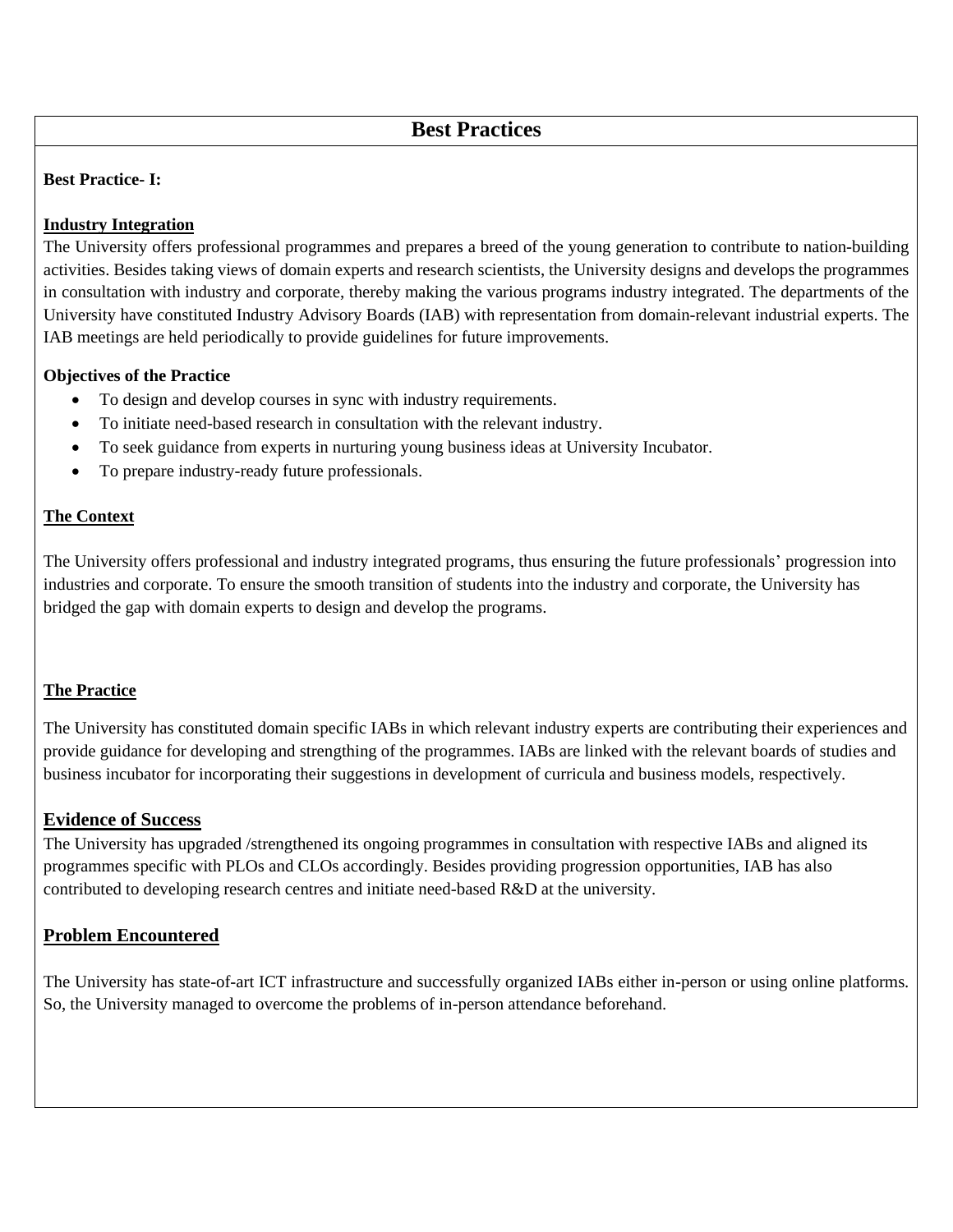### **Best Practice- II:**

# **Societal Connect**

The University is committed to inculcate its vision and mission into its programs and enrich its students with professional and technical knowledge. Holistic development is not possible without a connect with society, so the University has connected the students with society by organizing various activities under the aegis of NSS, NCC, Aanandam, Unnat Bharat Abhiyan, Gender Cell, YSBC, etc. The University is committed to developing future-ready professionals who understand human values and have a positive approach for the upliftment of society.

# **Objectives of the Practice**

- To make students aware of current challenges in society.
- To inculcate human values and contribute positively towards the betterment of society.
- To prepare future-ready professionals for nation-building activities.

# **The Context**

It is observed that the new generation is losing connect with family values and society, and there is a decline in human values, which need to be addressed on an urgent basis. As an academic institution, the University has taken initiative to strengthen the students' connection with society and enrich human values among them.

# **The Practice**

The University participates in international and national activities connected to societal development and provides a learning platform for its students to inculcate human values. The University organises regular activities under the umbrella of NCC, NSS, Unnat Bharat Abhiyan and Aanandam (a Government of Rajasthan Initiative to develop societal values in students). The University has established Yunus Social Business Centre in association with Dr. Yunus (Nobel Laureate). The University has also organized events on Women Empowerment and participated in the self-help activity "Prayas" to expose our students to current challenges of society.

# **Evidence**

The University organises society connect activities on regular basis and students are enriching their experience accordingly.

# **Problem Encountered**

In initial stage, The University had to motivate students to participate in society connect events. In overcoming this, faculty mentors played a significant role by encouraging students. However, due to Covid-19, the activities redesigned into online mode and the effective connect was not optimally achieved. However, the students were asked to regularly participate in social-connect activities at their hometowns.